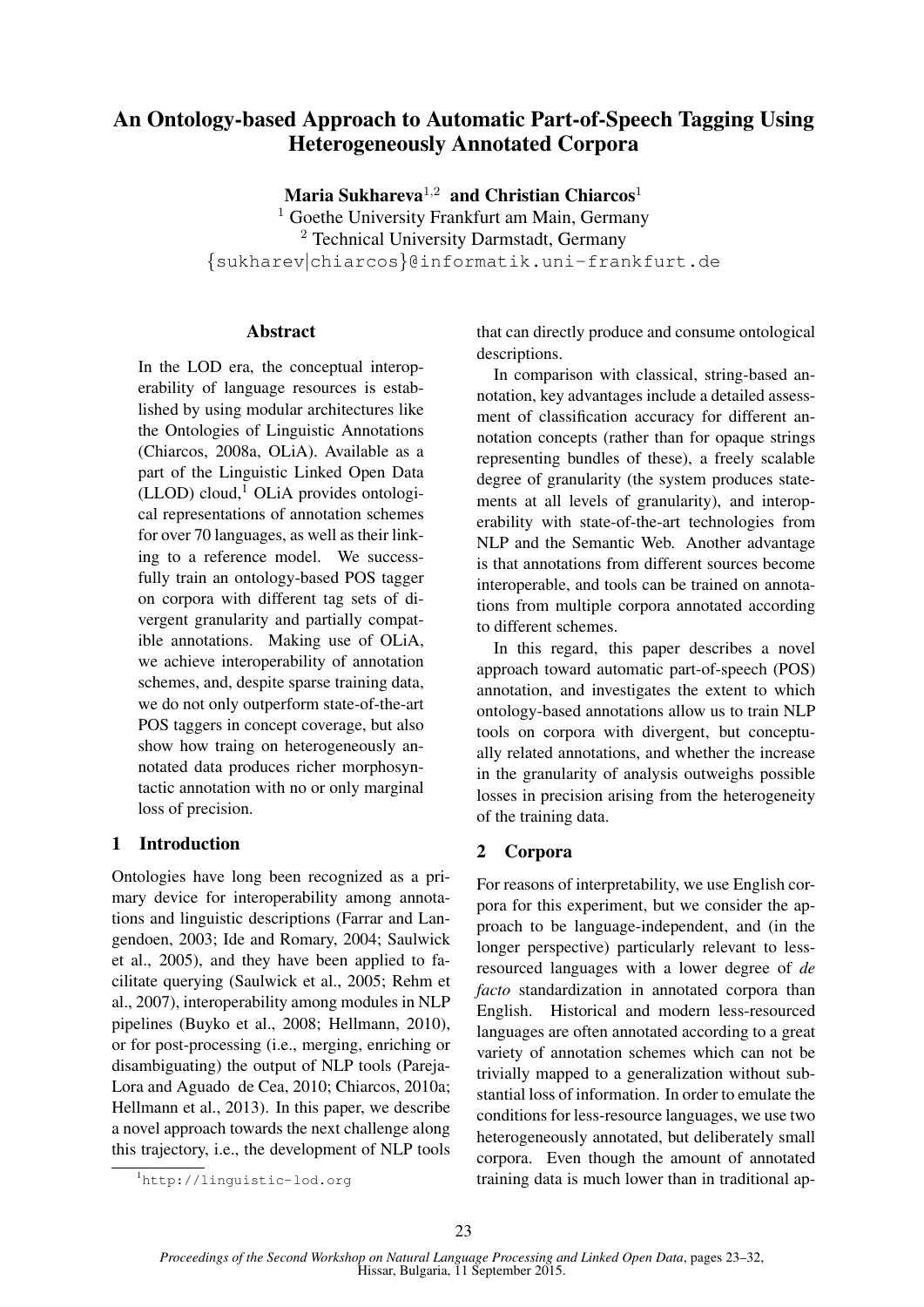|            | training | test  | total  | tag set |
|------------|----------|-------|--------|---------|
| <b>EWT</b> | 50,767   | 4.767 | 55.534 | 51      |
| Susanne    | 54,109   | 4.886 | 58,995 | 270     |

Table 1: Corpus statistics: tokens , tagsets with number of POS tags

proaches, we outperform state-of-the-art taggers in concept coverage and precision (Sect. 6).

We conduct our experiments on two manually annotated corpora with different annotation schemes, namely, *Susanne* (Sampson, 1995), and the *English Web Treebank* (Silveira et al., 2014, EWB), Tab. 1.

Susanne contains annotations of 130,000 words of literary prose, drawn from the (unannotated) Brown corpus. Its hallmark is the Susannespecific tagset (further Susa) with its high granularity and detailization of POS tags (270 unique tags). In addition, the Penn Treebank (Taylor et al., 2003, PTB) includes an independent annotation of the Susanne corpus, which enabled us to conduct the evaluation on the data annotated with both PTB and Susanne tags.

The EWT is a corpus of online reviews manually annotated with the PTB tag set. In comparison with Susanne, the lexical diversity of the EWT reviews is lower which can easily be explained by the peculiarities of the genre. Here, we use a subsection of Susanne proportional to the size of the EWT reviews and a 90:10 split into training and test corpora, respectively.

### 3 Ontologies of Linguistic Annotations

The Ontologies of Linguistic Annotations (Chiarcos,  $2008a$ )<sup>2</sup> represent an architecture of OWL2/DL ontologies that formalize the mapping between annotations, a 'Reference Model' and existing terminology repositories ('External Reference Models'): OLiA solves the problem of different heterogeneous schemes by a modularized representation of annotation schemes and its declarative linking with an overarching Reference Model. Unlike a tag set, whose string-based annotations require disjoint categories at a fixed level of granularity, this ontology-based approach allows to decompose the semantics of annotations and consider all aspects independently.

The OLiA ontologies were developed as part of an infrastructure for the sustainable maintenance

of linguistic resources (Schmidt et al., 2006), and within the LLOD cloud, OLiA serves as a vocabulary hub for linguistic terminology for various phenomena and resources. It currently provides ontological representations for over 70 languages with morphological, morphosyntactic, syntactic and discourse levels of annotation.

#### 3.1 OLiA Architecture

In the OLiA architecture, four different types of ontologies are distinguished (cf. Fig. 1):

- The OLIA REFERENCE MODEL specifies the common terminology that different annotation schemes can refer to. It is derived from existing repositories of annotation terminology and extended in accordance with the annotation schemes that it was applied to.
- Multiple OLIA ANNOTATION MODELs formalize annotation schemes and tag sets. Annotation Models are based on the original documentation, so that they provide an interpretation-independent representation of the annotation scheme.
- For every Annotation Model, a LINKING MODEL defines  $\sqsubseteq$  relationships between concepts in the respective Annotation Model and the Reference Model. Linking Models are interpretations of the Annotation Model in terms of the Reference Model.
- Community-maintained terminology repositories in OWL2/DL (Farrar and Langendoen, 2003; Saulwick et al., 2005, etc.), are integrated as EXTERNAL REFERENCE MODELs: Linking Models specify  $\sqsubseteq$  relationships between Reference Model concepts and External Reference Model concepts.

The OLiA Reference Model specifies classes for linguistic categories (e.g., *olia:Determiner*) and grammatical features (e.g., *olia:Accusative*), as well as properties that define relations between these (e.g., *olia:hasCase*).

Conceptually, Annotation Models differ from the Reference Model in that they include not only concepts and properties, but also individuals: Individuals represent concrete tags, while classes represent abstract concepts similar to those of the Reference Model.

Figure 1 gives the ontological representation of the Susanne tag APPGf as an example, used for

<sup>2</sup>http://purl.org/olia/, includes PTB and Susa models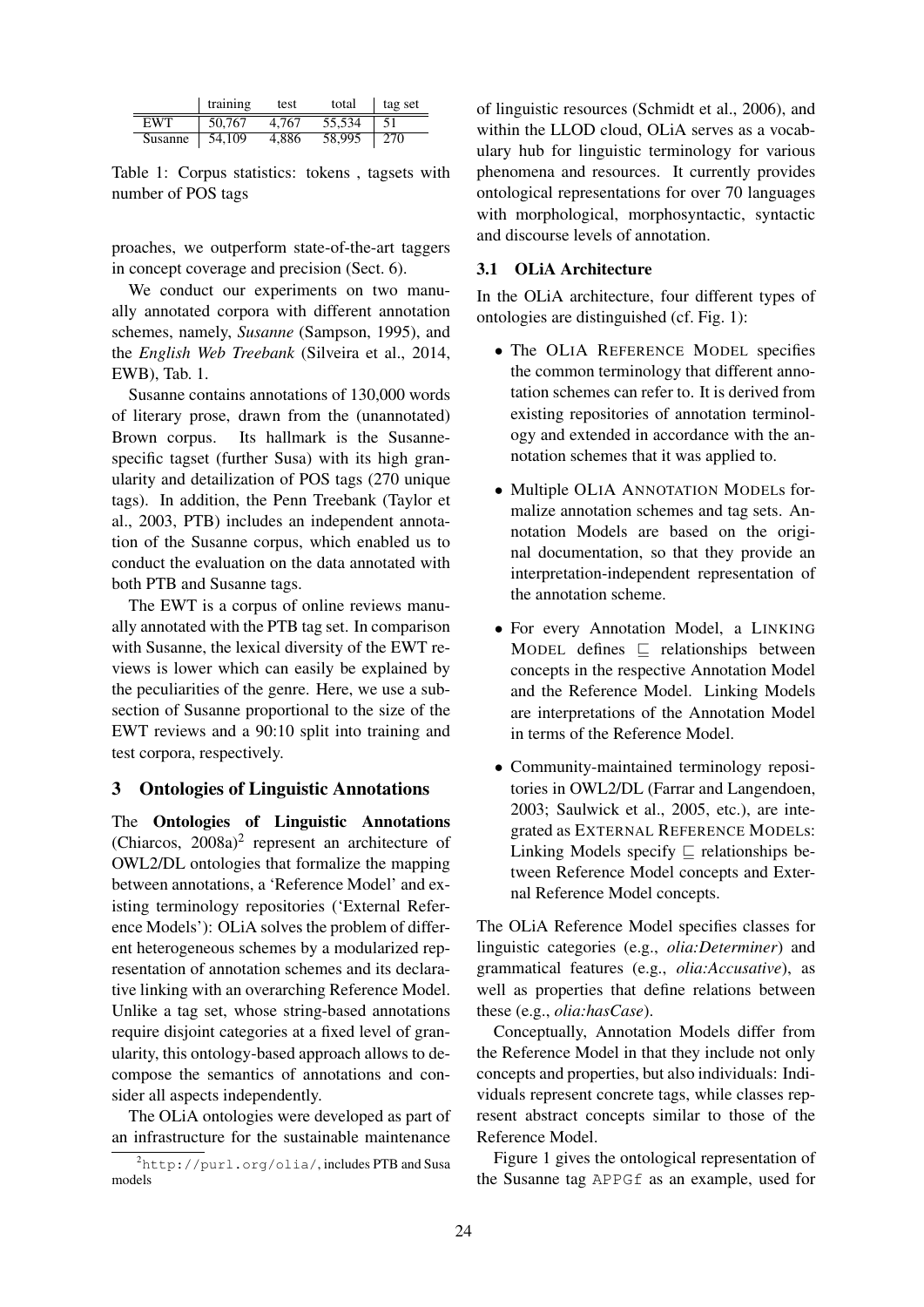

Figure 1: The Susanne tag APPGf, its representation in the Annotation Model and (partial) linking with the Reference Model, cf. Chiarcos (2008a)

her as a possessive determiner, the corresponding inheritance structure of the word class and the case property. Using the inheritance structures in the Linking Model, the tag can be rendered in terms of the Reference Model by the following OWL2 class description

## *PossessiveDeterminer*  $\Box$ *∃hasCase.Genitive*  $\Box$ ∃*hasPerson.Third* u ∃*hasGender.Feminine* u ∃*hasNumber.Singular*

Through ontological inheritance within the Reference Model, we can further infer that APPGf is also an instance of *Determiner* and *PronounOrDeterminer* (superconcepts of *PossessiveDeterminer*).

One important difference between this description and the (similar) description in terms of the Annotation Model is that this description is tagset neutral, and does not only apply to the English her as a possessive, but also to the corresponding tags in other annotation schemes (even if from different languages), e.g., the PTB tag for her, PRP\$. Although this does provide a partial description only (*PossessiveDeterminer* □ *Determiner*  $\Box$  *PronounOrDeterminer*), we can generalize over both tags by referring to atomic statements found in both ontological renderings (i.e., their intersection).

## 3.2 Related Research

Using OLiA for processing of heterogeneously annotated corpora has several benefits in comparison with other approaches. As such, we would like to emphasize that the ontology-based approach is *lossless*. Instead of simplifying heterogeneous tag sets to a common meta tag set or creating a mapping between the tag sets, we decompose tag sets into statements (triples) grounded in an ontology. This is a major difference as compared to radically reductionist approaches like Petrov et al. (2012) which inevitably lead to an extensive information loss, especially for highly detailed annotation schemes such as Susanne. A different kind of information loss frequently occurs with approaches based on a meta tag set as 'interlingua' (Leech and Wilson, 1996; Zeman, 2008): Here, a taxonomy tags is enforced from one set of languages (that the taxonomy was developed for) to another, where the pressure to stay within the pre-defined model frequently leads to 'tag abuse', see Chiarcos and Erjavec (2011) for the corresponding analysis of MULTEXT-East (Erjavec, 2004). But it also differs from more flexible, bottom-up-grown meta tag sets (Zeman, 2008), because without the implicit disjointness assumption of tags (categories) in classical tagsets, it is possible to preserve divergent, but compatible analyses, e.g., enduring in capable of enduring friendships is both a verb (morphologically) and an adjective (syntactically).

As being lossless, OLiA ensures that the information contained in the original schemes will be preserved to a maximal extent by its conceptual representation.

#### 3.3 From OLiA to neural networks

Originally, the OLiA ontologies were conceived for conceptually interoperable information retrieval and tag set independent corpus querying (Saulwick et al., 2005; Rehm et al., 2007), but also have found a use case in NLP, so far, however, only to *represent* the output of modules in an NLP pipeline in a tool-independent fashion (Buyko et al., 2008; Hellmann, 2010), or to *merge* the output of different NLP tools in an ensemble combination architectures, where information from different sources (say, NLP tools) was integrated on the basis of the Reference Model and disambiguated using ontological axioms (Chiarcos, 2010a).

Here, we describe the first approach on directly produce ontology-based descriptions, with an ontology-based POS tagger, opening the field for future applications of ontology-based NLP which raises the current string-based state of the art of annotation in NLP to conceptual annotation processing. In order to do so, we employ a neural network architecture, as its output vec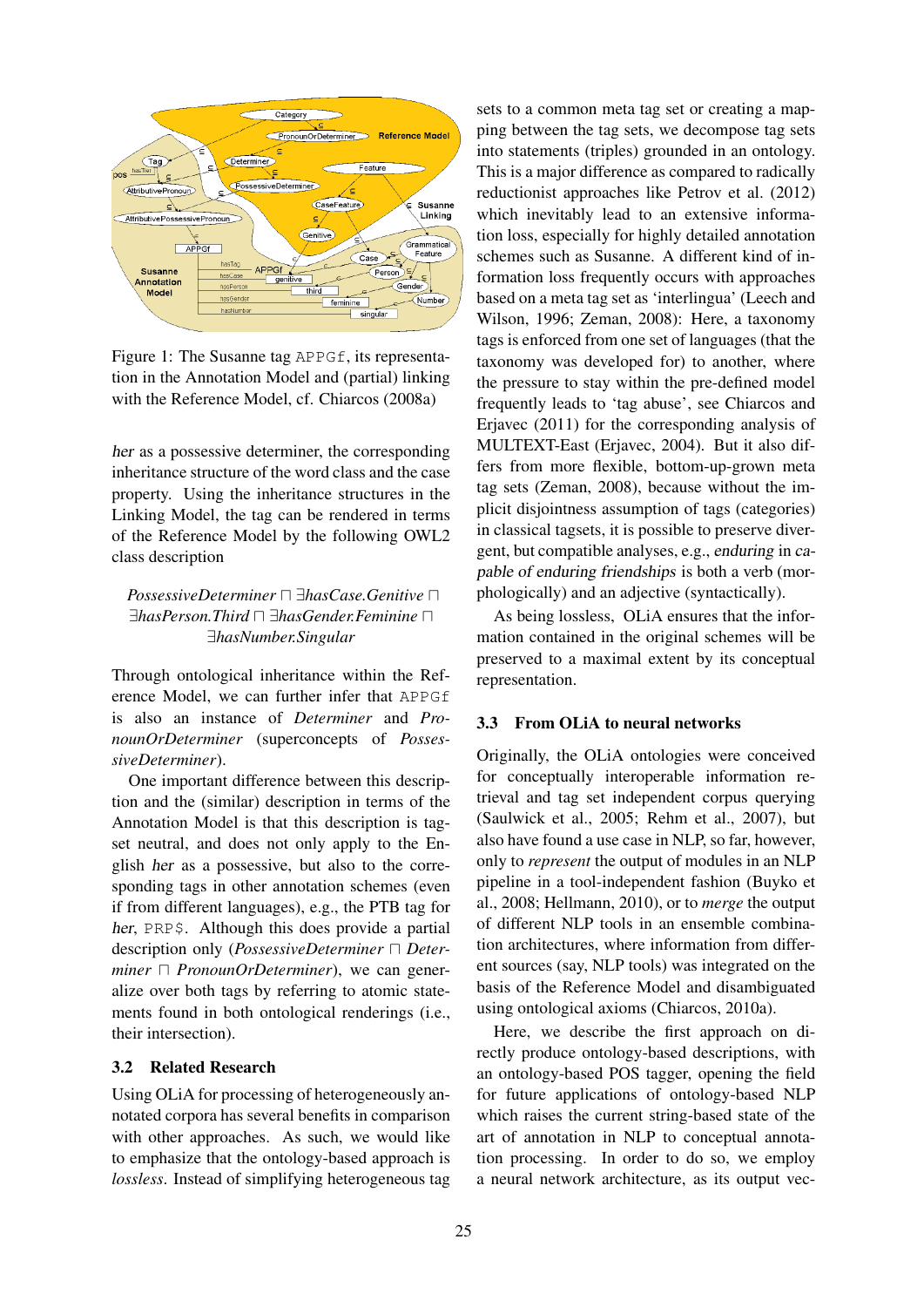tor is capable to represent and to predict probability/confidence scores for all concepts and features in the ontology simultaneously, regardless of whether these are compatible with each other.

Then, for encoding and decoding annotations, *MorphosyntacticCategory*s from the OLiA Reference Model are employed. Note that for the experiments described here, we only consider these and leave morphosyntactic (and other) features for subsequent research.

## 4 Configuring and Training Neural **Networks**

We trained neural networks on EWT reviews, an equally sized subset of the Susanne corpus (Sect. 2), and on both training sets combined. The core of the algorithm is a feed-forward neural network with resilient backpropagation with the following structure:

- 1. 75 input neurons that correspond to three 25 dimensional word embeddings (Turian et al.,  $(2010)^3$  of the target word, its predecessor and its successor from its immediate context;
- 2. one hidden layer with the tanh activation function. The number of neurons in the hidden layer is heuristically set to the average length of input and output layers, thus, a natural geometric (pyramidal) design;
- 3. a layer of output neurons that represent OLiA *MorphosyntacticCategory*s, again with tanh normalization. The activations of these neurons represent the output vector.

The first step of our algorithm is generation of OLiA triples from heterogeneously annotated corpora using existing Susa and PTB annotation and linking models. Instead of a POS tag, every word is annotated with a set of triples, each assigning the word a *MorphosyntacticCategory* as its associated class (concept). For example, the Susanne tag AT for the definite article the is now annotated with RDF triples like *:word*<sub>i</sub> *a* 

*olia:DefiniteArticle*. For the sake of simplicity, we abbreviate OLiA type assignment triples for any given word here by the assigned concept, here *DefiniteArticle*. Through subsumption inference over the ontology, every *DefiniteArticle* is also an *Article*, the full set of classes for AT can thus be given as {*DefiniteArticle, Article, Determiner, PronounOrDeterminer*}, for the Susanne tag AT1 (indefinite article a) as {*IndefiniteArticle, Article, Determiner, PronounOrDeterminer*}, etc.

The PTB tag set is not as rich as Susa and does not distinguish between definite and indefinite articles, assigning to both the and a the tag DT. It conversion to OLiA thus yields the set {*Determiner, PronounOrDeterminer*}.

In the training data, the target vector is then populated with ternary values for assigned triples  $(+1)$ , underspecified/non-predictable triples  $(0, 0)$ i.e., not predictable from the given tag set), and non-assigned (but predictable) triples  $(-1)$  for a given gold annotation. For a tag set  $X \in \{PTB,$ Susa},  $T_X$  is the set of unique OLiA concepts predictable from any tag in  $X$ . Every cell in the output layer  $\vec{y}$  thus corresponds to an assignment of a unique concept from  $T = T_{ptb} \cup T_{susa}$ . For a given word  $w_i$  with PTB annotation and its concept set  $s \subseteq T_{ptb}$ , every output node  $y_k$  with  $k \in \{1..|T|\}$ is assigned as follows:

$$
y_k = \begin{cases} 1, & \text{if } , t_k \in s \\ 0, & \text{if } , t_k \in T \setminus T_{ptb} \\ -1, & \text{if } , t_k \in T_{ptb} \setminus s \end{cases}
$$

For, say, training on EWT, all the output values that corresponded to the concepts generated only from Susa (e.g., *DefiniteArticle* and *Article* from the example above) are thus set to 0.

Training against this data is a regression problem whose application of the neural networks to the unseen data will produce values normalized between -1 and 1 for every output node  $y_n$ , resp., its associated *MorphosyntacticCategory* concept.

## 5 Decoding the Output Layer

For decoding the output vectors produced by the neural network, we interpret the value of an output node  $y_n$  as a confidence score for the associated concept, with positive scores indicating high probabilities, lower scores indicating low probability (or underspecification in/lack of evidence from the training data) and negative scores indicating counter-evidence for the corresponding triple.

<sup>&</sup>lt;sup>3</sup>Note that we aim to study whether neural classifiers trained over different corpora – which will show an increase in coverage (or annotation granularity) by design – will suffer in their precision. This research question is independent from the dimensionality of the embeddings, so that we chose the minimal embeddings available from http:// metaoptimize.com/projects/wordreprs. With higher-dimensional embeddings, better results are likely to be obtained.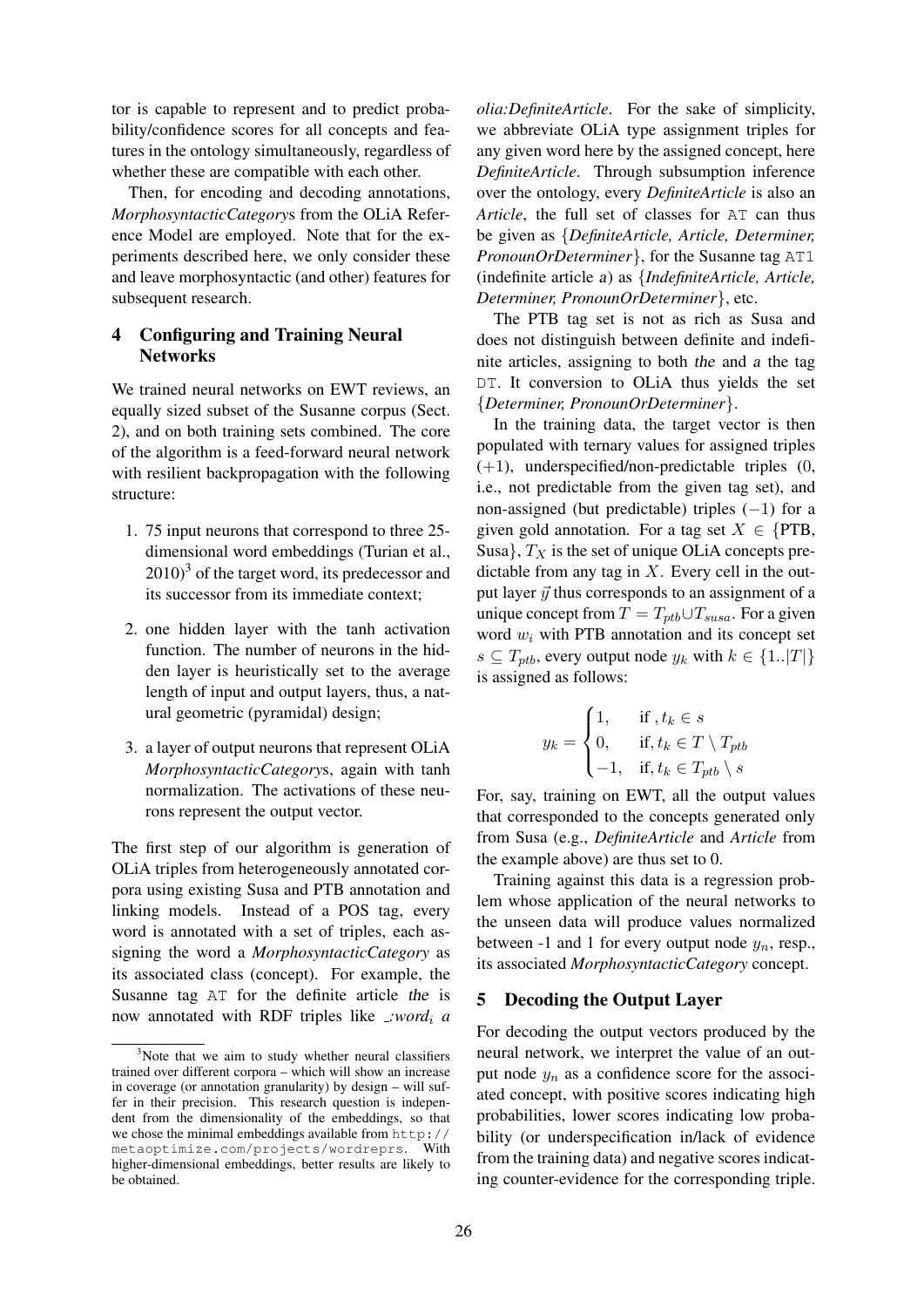These scores provide a *ranking* of concepts which forms the basis to decode an output vector into a set of OLiA triples (concept assignments).

In an ideal world, the ontology provides us with consistency constraints, e.g., regarding the disjointness of two classes. At present, however, no publicly available ontology of linguistic annotation is fully axiomatized. Therefore, we employ and evaluate pruning heuristics to infer consistency axioms: *structural (path) pruning* (exploiting the hierarchical structure of the ontology), and two variants of *corpus pruning* (exploiting concept combinations observed in the training set).

#### 5.1 Structural (Path) Pruning

In an ontology, conecpt assignments are dependent on each other: assigning class  $C$  necessarily entails assigning of its superclass  $C'$ . From all concepts with positive activation, we calculate the set P of all possible paths along the ancestor (superclass) axis in the ontology, represented as a list, e.g.,  $p_1 = \langle Determiner, PronounOrDeterminer \rangle$ for the PTB tag DT.

This set is reduced by *eliminating partial* paths: If any path  $p$  is a sublist of another path  $q$ , it is removed from  $P$ . For example,  $p_1$  is a sublist of the path  $p_2 = \langle DefiniteArticle, Article, Determine,$ *PronounOrDeterminer*) (for Susa AT) and thus to be removed if  $p_2$  is a possible solution.

From the reduced set of non-redundant, and maximal paths  $P'$ , we select the path with the highest confidence, i.e.,

$$
p_{best} = \arg \max_{p \in P'} \left( \frac{\sum_{n=0}^{|p|} y_{p(n)}}{|p|} \right)
$$

Here,  $y_{p(n)}$  is the activation of the output neuron  $y_i$  that corresponds to the *n*th element in the path p. In order to prevent any bias towards longer paths, the sum of activation scores is divided by the length of the path  $|p|$ . Concepts that are compatible with the path but have values less than  $0$  (= negative evidence) are skipped.

Path-based pruning follows Chiarcos (2010b) who also assumed that classes along the subclasssuperclass axis are compatible with each other, whereas siblings (and their descendants) are incompatible.

#### 5.2 Corpus Pruning

As an alternative to structural pruning, we estimate path consistency directly out of the tags of the training corpus: Given a particular training corpus, we consider any pair of concepts compatible with each other for which co-occurrence is observed. For well-attested, frequent concepts, this is a very elegant way to enable an assignment to multiple classes. For example, an adjectival participle like enduring in the example above is analyzed as a verb in Susanne (VBD, concepts {*Ing, Participle, NonFiniteVerb, Verb*}), while in PTB, it is analyzed as an adjective (JJ, concepts {*Adjective*}). With a corpus having both Susa and PTB annotations, such systematic double analyses can be observed and thus, tolerated, but would be ruled out by structural Pruning.

A drawback of this method is that concepts not sufficiently attested in the training corpus may be regarded incompatible with other tags – although their occurrence would be possible, they were just too rare to be observed in the training set.

With two heterogeneously annotated corpora, we employ two variants of corpus pruning: *Disjoint corpus pruning* on each corpus individually, and *joint corpus pruning* on the merged annotations of texts in the intersection of both corpora.

With the disjoint corpus pruning strategy, concepts generated by either tagset  $A$  or  $B$  are compatible with each other if they co-occur in A*or* B-annotations, any concept generated only by tagset  $A$  (or  $B$ ) is compatible with every concept generated only by tagset  $B$  (resp.,  $A$ ).

This strategy may be too permissive, so that if A- and B-annotations for the same stretch of text are available (or can be produced using automatic tools), we merge the triple sets for every word before the corpus pruning routine applies. By doing so, we are able to learn that systematic correspondences between Susa *Participle* and PTB *Adjective* exist. This joint corpus pruning strategy, however, presupposes that a considerable body of text is annotated according to both schemes, a situation that, fortunately, we face for the intersection of PTB and Susanne (PTB∪Susa referring to the Susanne corpus with both annotations merged).

#### 6 Experimental Results

Three neural networks were trained on the training sets: EWT/PTB data only, Susanne/Susa data only, and both training sets combined. Several state-of-the-art POS taggers have been trained on this data as baseline: TreeTagger (Schmid, 1999), Lapos (Tsuruoka et al., 2011) and Stanford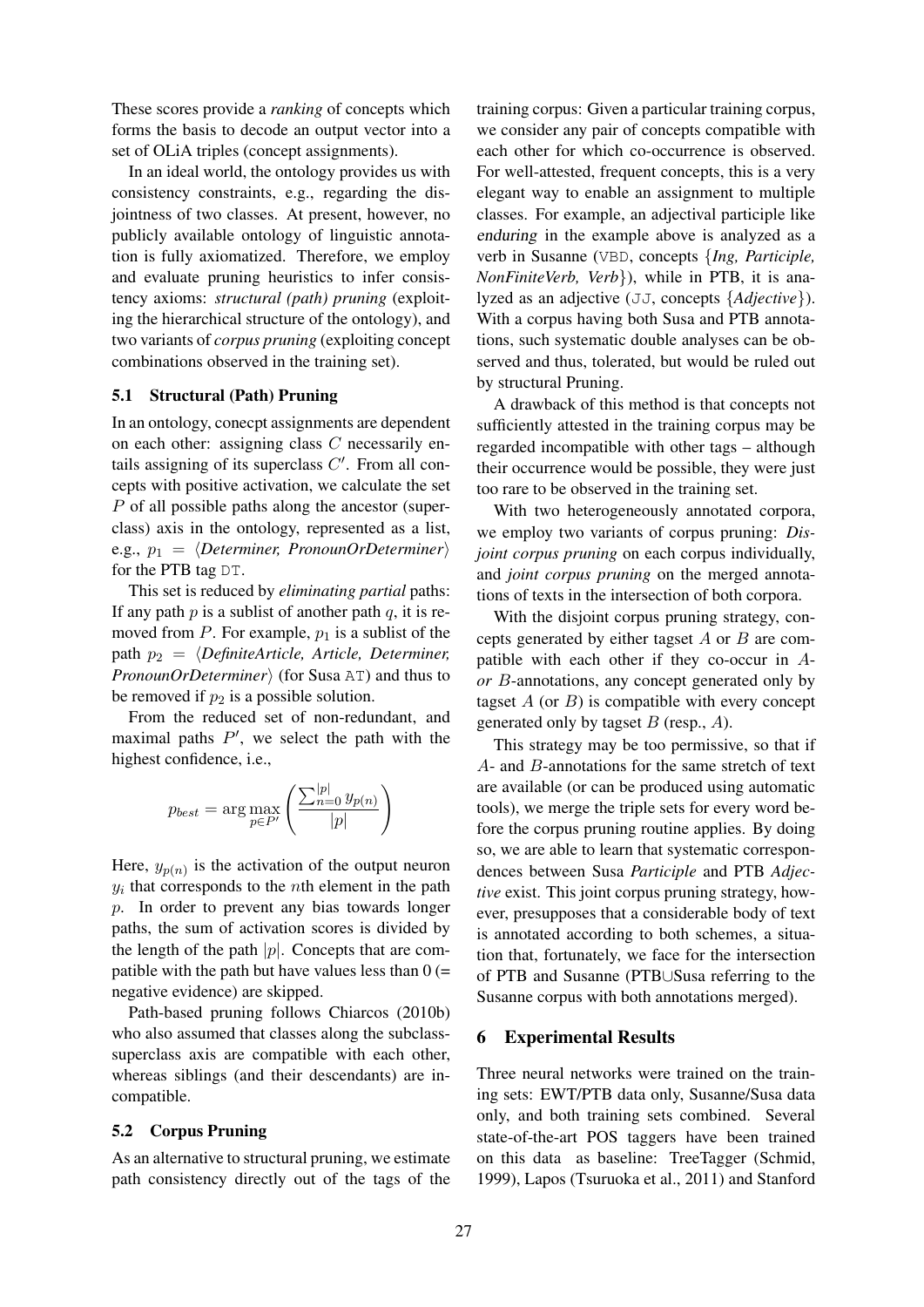(Toutanova et al., 2003), all trained and tested on the same (non-combined) data as the neural networks.

Training these on PTB annotations was straightforward. On Susa, however, TreeTagger could not accomodate 270 unique tags and was thus skipped, and Lapos could be trained but showed very low performance on the full tagset. The Stanford tagger was successfully trained using state-of-the-art MaxEnt (left3words) models for EWT and Susanne, respectively.

Like the training data for the neural network, the output of each tagger was mapped to OLiA Reference Model concepts by means of the corresponding Annotation and Linking Models. This is the basis for comparative evaluation with the neural networks.

| tagset      | corpus/     | coverage          |          |  |
|-------------|-------------|-------------------|----------|--|
|             | tool        | <b>%</b> concepts | %triples |  |
| <b>PTR</b>  | <b>EWT</b>  | 64.9% (50)        | 81.2%    |  |
| <b>Susa</b> | Susanne     | $85.7\%$ (66)     | 85.7%    |  |
| PTB∪Susa    | NN:Combined | $100\%$ (77)      | $100\%$  |  |

Table 2: Evaluation: Coverage/granularity %concepts: number of predictable concepts per tagset, relative to the number of concepts predictable from PTB∪Susa %triples: number of NN:Combined-predicted triples interpretable against the gold tagset

Table 2 shows how NN:Combined yields a gain of informativity in comparison to the original annotations (and tools trained on that basis). Neither of both original tagsets is a proper subset of (the ontological representation of) the other one (%concepts), and accordingly, NN:Combined (with structural pruning) predicts *more triples* than can actually be evaluated against the gold annotation (1-%triples). We refer to this evaluation metric as *(OLiA) concept coverage*.

While NN:Combined trivially a gain in concept coverage over tag-based tools by design, this is logically independent from accuracy, and it may be suspected that training over heterogeneous annotations adds additional noise. Yet, as we eventually observed, it reaches the precision of state-ofthe-art string-based POS taggers.

In order to evaluate this aspect, we employ two precision metrics. *Concept precision* is calculated in the conventional way with the following definitions: A predicted concept is a true positive if also generated from the gold annotation, e.g., *Noun* from both predicted tag NNP and observed tag NN. Otherwise, it is a false positive, e.g., *ProperNoun*

from predicted NNP but not from observed NN (common noun).

For *path precision*, a path is considered to be a true positive only if *all* the concepts in the path are also generated from the gold tag. In the example above, the predicted tag NNP yields the path *\ProperNoun, Noun*}, while the gold tag NN yields *(CommonNoun, Noun)*, hence, a false positive. For conventional taggers, path precision corresponds to standard tag precision.

As shown in Tab. 2, Susa generates 66 unique concepts while 50 concepts are generated by PTB, the union of both is 77 unique concepts. To calculate concept and path precision for tag set-specific taggers (Tab. 3), concepts not predictable by the gold data are excluded from the evaluation. Thus, 18.8% of the concepts predicted by NN:Combined for the EWT test set and 14.3% predicted for the Susanne test set are ignored in the evaluation, as they could not have been generated from the original gold annotation, but only from the 'other' tag set (Tab. 2) Yet, the precision of these 'alien' concepts can evaluated on the (test set of the) PTB/Susanne intersection with double annotations (PTB∪Susa). The gold data in the test set is the union of PTB and Susa triples for the same word.

Table 3 provides overall evaluation results for the conventional taggers as well as the different neural network configurations in terms of concept and path precision on triple-represented annotations of EWT, Susanne and the merged PTB-Susanne annotations on the PTB∪Susa test set.

In general, path precision is lower than concept precision (Tab. 3). A likely reason is that tagging errors tend to occur between related POS. For example, proper nouns are frequently erroneously tagged as common nouns, but concept precision still rewards the common superconcept. Thus, the higher the granularity of a tag set, the greater the discrepancy between path and concept precision. The neural network trained only on EWT achieves the best path precision on the EWT test set, outperforming Lapos by almost 3%. The neural network trained only on Susanne outperforms the Stanford tagger both by path and concept precision. The neural network trained on both Susanne and EWT fell slightly short of the best tagger in path and concept precision on EWT, but still outperforms the best tagger (Stanford) on the Susanne test set. Furthermore, concept precision of the combined neural network on the Susanne data is only 0.3%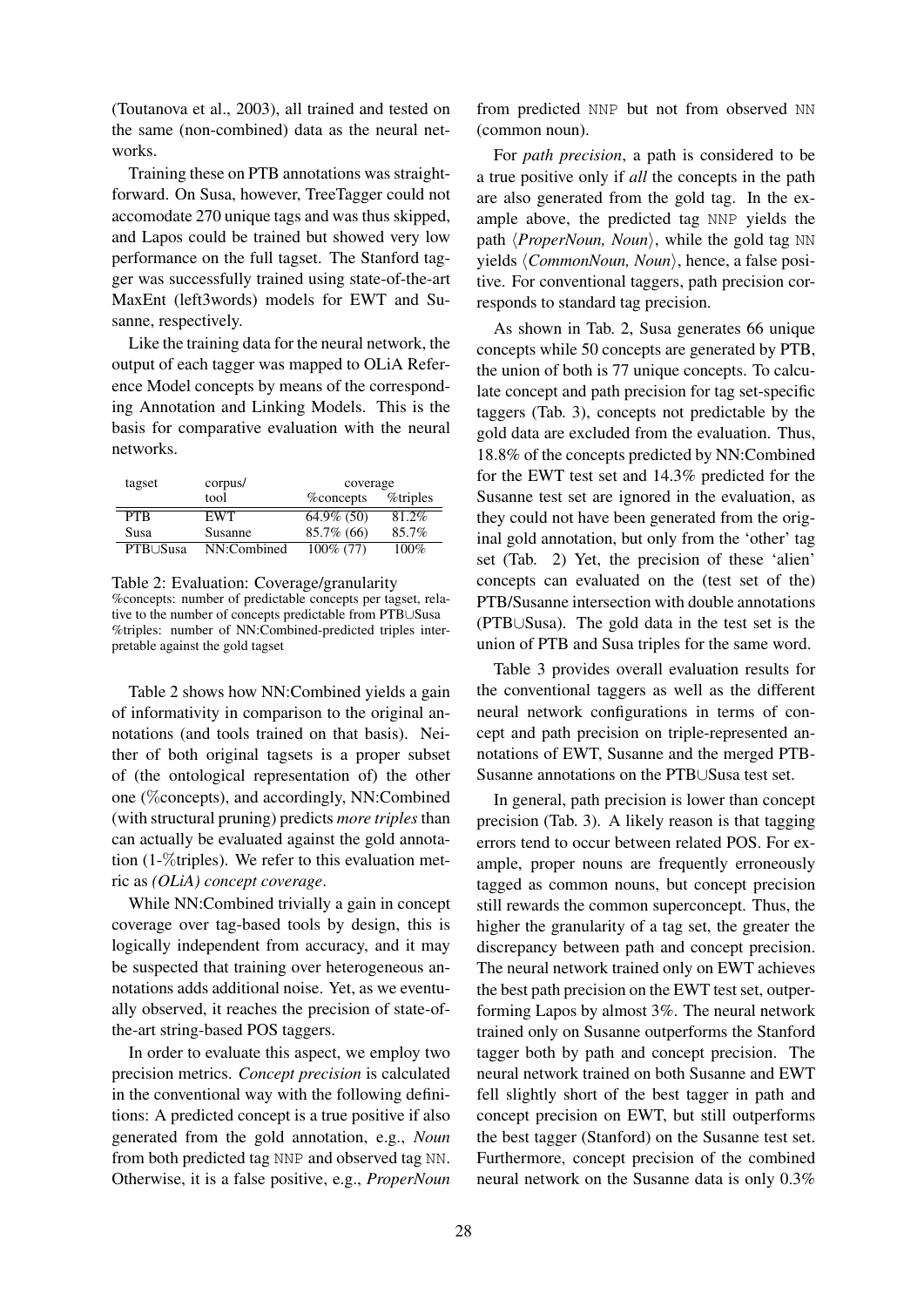lower than the precision of the neural network trained on Susanne only.

Statistics over the most frequent<sup>4</sup> false predictions are given in Tab. 4. The first column of Tab. 4 contains the gold concept, the second column the predicted concept, the third column is the error  $e_{a,t}$ for the concept pair  $\langle q, t \rangle$ , counted as

$$
e_{g,t} = \frac{\text{freq}(concept_g, concept_t)}{\text{freq}(concept_g)}
$$

The fourth column of Tab. 4 shows the contribution of  $e_{q,t}$  to the total error.

For NN:Combined, the key result is that we achieve a substantial increase in coverage (18.8%, resp. 14.3%, Tab. 2) while facing only a marginal drop of precision (around 1%, Tab. 3) between individually trained neural networks and NN:Combined. The precision neural network predictions against individual corpora remains constantly high, and also for the merged test set. Furthermore, neural networks in any configuration reach state-of-the-art tagger performance; neural networks with structural pruning even outperform it, for both path and concept precision.

Tab. 3 shows little  $-$  if any  $-$  decay of precision if the neural network is trained over heterogeneous annotations of different corpora: In comparison to the best-performing conventional tagger considered (Lapos), NN:Combined (with structural pruning) loses 0.2% in path precision and 0.6% in concept precision, but yields a gain of 18.8%, resp. 14.3% in coverage.

To our surprise we found that structural pruning – which we initially regarded as being too restrictive – outperforms other decoding strategies, whereas joint corpus pruning showed the lowest precision. One reason is probably that not all deviations in annotation were eventually compatible, but that some of those mismatches were actual tagging errors, thus propagated into the neural learning algorithm. Such original annotation errors in the linguistic analyses are possibly the main reason why the performance of the combined network is slightly lower than the performance of networks trained on homogeneous data. The disjoint corpus pruning suffered less from annotation inconsistency, but its poor performance can probably be attributed to sparsity issues, i.e., rarely attested concept were incorrectly regarded as inconsistent with possible other concepts.

| $concept_a$            | $concept_t$             | $e_{a,t}$ | total(e) |
|------------------------|-------------------------|-----------|----------|
| ProperNoun             | CommonNoun              | 30.2%     | $1.8\%$  |
| ProperNoun             | Adjective               | 16.3%     | $1\%$    |
| AuxiliaryVerb          | Indicative(Full)Verb    | 8.2%      | $2.5\%$  |
| AuxiliaryVerb          | Finite(Full)Verb        | 8.2%      | 2.5%     |
| Participle             | Adjective               | 5.8%      | $3.6\%$  |
| PersReflPronoun        | DemonstrativeDeterminer | 5.8%      | 5.6%     |
| <b>PersonalPronoun</b> | DemonstrativeDeterminer | $21.1\%$  | 5.4%     |

Table 4: Confusion matrix

 $concept_{q}$  are gold standard concepts, ordered by their percentage of the total error  $total(e)$ .  $e_{q,t}$  is a relative count for concept<sub>g</sub> erroneously predicted as concept<sub>t</sub> to the total count of  $concept_{g}$  predictions.

It should be noted that our NN setting was deliberately minimalistic: We used minimal context information with the smallest-dimensional word embeddings available, and trivial backpropagation without employing any more advanced procedures to improve convergency properties (e.g., deep learning). Also, we did not optimize hyperparameters but followed a simple geometric (pyramidal) structure for their initial assessment. Despite the lack of any such optimization, we were nevertheless able to prove an increase in coverage while maintaining state-of-the-art precision, thereby proving the feasibility and the potential of ontology-based neural learning over multiple heterogeneously annotated corpora.

#### 7 Discussion and Outlook

We presented an ontology-based neural network approach to POS tagging, or, more precisely, predicting morphosyntactic categories underlying part-of-speech annotation.

Unlike other approaches trying to generalize over heterogeneously annotated corpora (Sect. 3.2), our approach is informationally *lossless*. The usefulness of such approach is obvious when dealing with heterogeneous annotations with different granularity. But also comparably-designed annotation schemes can differ in their use of apparently identical categories: POS tag semantics conflate different criteria from morphology, syntax, semantics and lexicon, respectively, but at the same time enforce categories (tags) to be disjoint. As for attributive possessive pronouns, for example, these are both pronouns (semantically) and determiners (syntactically). (Other examples for English are numerals vs. determiners, participles vs. adjectives, subordinating conjunctions vs. prepositions, various functions of TO, lexical vs. syntactic definition of auxiliary verbs, etc., so this is really

<sup>4</sup> concept frequency >1000, excluding punctuation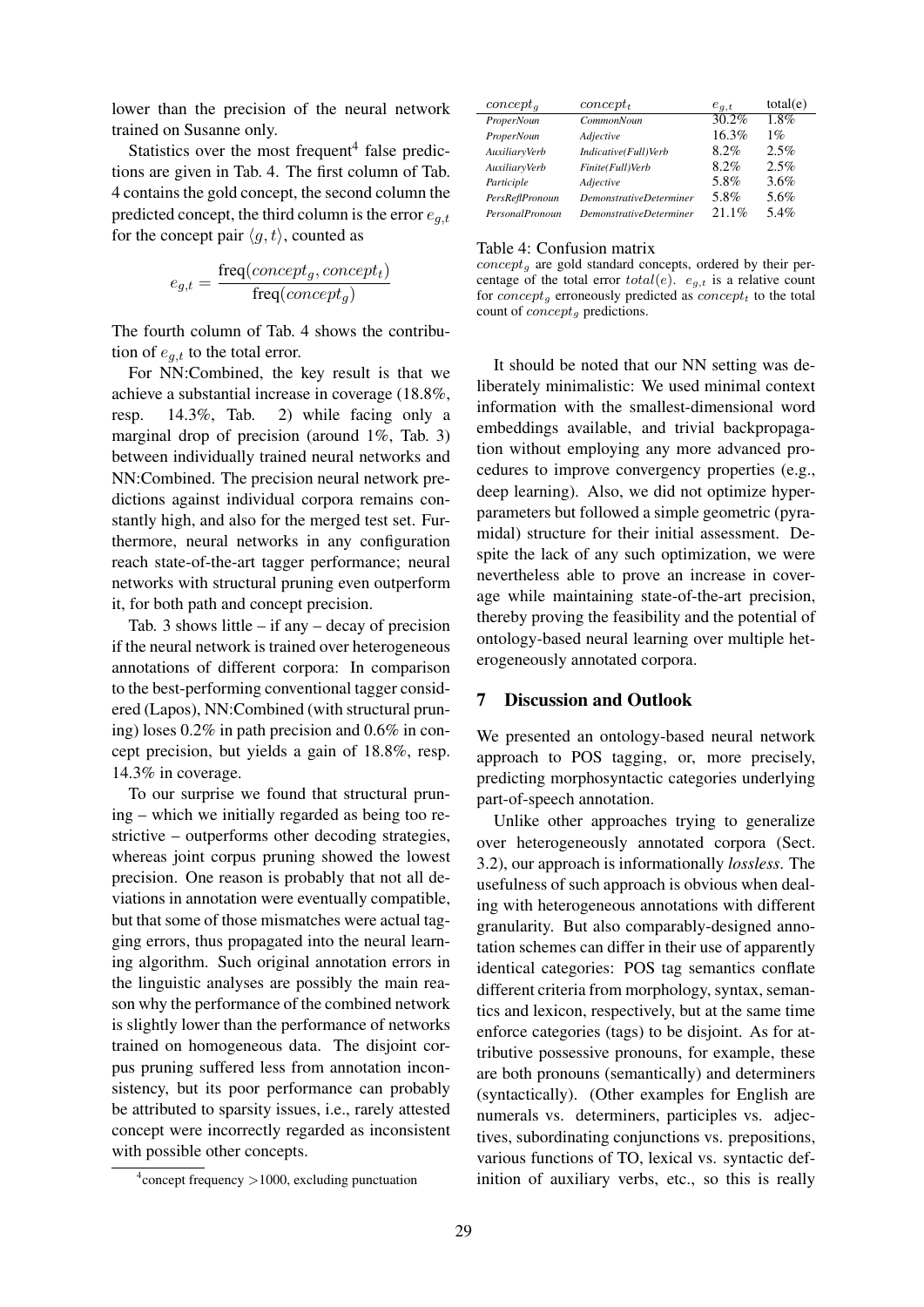|                           | path precision |          | concept precision |            |         |          |
|---------------------------|----------------|----------|-------------------|------------|---------|----------|
|                           | <b>EWT</b>     | Susanne  | PTB∪Susa          | <b>EWT</b> | Susanne | PTB∪Susa |
| baseline taggers          |                |          |                   |            |         |          |
| TreeTagger                | 77.3%          |          |                   | 85.6%      |         |          |
| Lapos                     | 92.0%          | 16.9%    |                   | $95.4\%$   | 31.0%   |          |
| Stanford                  | 91.4%          | 82.5%    |                   | 94.8%      | 89.4%   |          |
| disjoint corpus pruning   |                |          |                   |            |         |          |
| NN:EWT Only               | 93.4%          |          |                   | 95.0%      |         |          |
| NN:Susanne Only           |                | 88.7%    |                   |            | 91.4%   |          |
| NN:Combined               | 91.9%          | 87.0%    | 82.1%             | 94.7%      | 90.6%   | 89.9%    |
| joint corpus pruning      |                |          |                   |            |         |          |
| NN:EWT Only               | 92.1%          |          |                   | 93.9%      |         |          |
| NN:Susanne Only           |                | 87.5%    |                   |            | 90.3%   |          |
| NN:Combined               | 91.2%          | 86.2%    | 76.5%             | 94.3%      | 90.0%   | 86.7%    |
| structural (path) pruning |                |          |                   |            |         |          |
| NN:EWT Only               | 94.9%          |          |                   | 95.2%      |         |          |
| NN:Susanne Only           |                | $90.1\%$ |                   |            | 91.8%   |          |
| NN:Combined               | 91.8%          | 88.7%    | 86.3%             | 94.8%      | 91.5%   | $91.4\%$ |

Table 3: Evaluation: Path and concept precision

wide-spread even for English as the "prototypical" NLP language.) Tagset designers do not have the expressive means to state if categories overlap, so an ad hoc decision has to be made, thus naturally leading to incompatibilities between tagsets both cross-lingually and monolingually.

Using an ontology, no implicit disjointness criterion applies, but instead, every tag can be decomposed into a set of triples. This has been elaborated before by Chiarcos (2008b) and Chiarcos and Erjavec (2011). In our setting, we learn concept (and feature) assignments for every possible statement independently (and simultaneously), together with a confidence score (activation of the output layer=, and then employ *pruning* strategies to extract ontologically consistent descriptions of maximum granularity and confidence. This approach does not only guarantee consistent results, but it also is way more flexible than any stringbased annotation and tools trained on that basis, whereas tags – given the likely sources of deviation in the use and interpretation of nearequivalent categories mentioned above – represent more or less opaque bundles of features.

Moreover, this allows us to combine the advantages of coarse-grained tagsets (more training data, robust categories) and fine-grained tagsets (fine-grained categories and features, but less reliably trainable on limited amounts of data). More general concepts and features higher in the hierarchy occur more frequently, and like in a small tagset that can be more robustly trained against limited training data, these can be reliably learned. Using a confidence-based ranking, this means that these concepts are *first* selected during the pruning. That is, more general concepts/features guide the choice among more fine-grained concepts/features (whose reliability is likely to improve as a result).

Also, this was an experiment in preparation for research on low-resource languages: By using pretrained word embeddings as input vectors, we reduced the need for large POS-annotated corpora, and achieved state-of-the-art results even limited amounts of labeled training data. This scenario particularly beneficial for less-researched major languages such as Hausa or Farsi for which only sparse data annotated with different tagsets is available, but where it is rather unproblematic to acquire large amounts of unannotated texts (e.g. by web crawling) to compute word vector representations.

Our findings indicate the viability of ontological models for part of speech tags: Even with overly restrictive consistency constraints applied, these guarantee consistent results. Future research will focus on optimizing parameters and explore applications of this technique to less-resourced languages and cross-lingual applications: The OLiA ontologies employed here are both cross-lingual and cross-tagset, and therefore, our monolingual use case can be easily extended to multi-lingual scenarios projection, where the output of annotations originating from difference source languages is to be combined.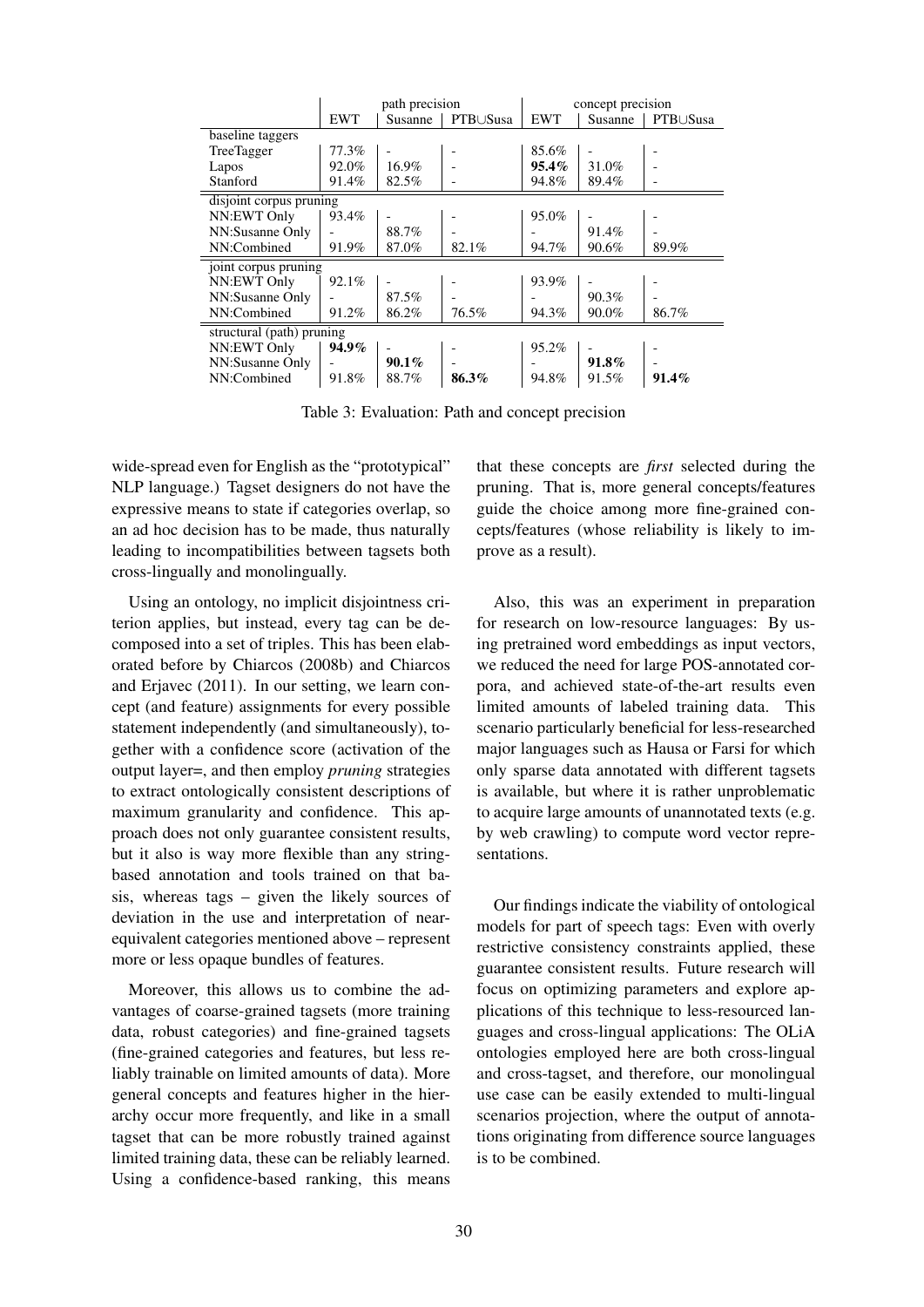#### References

- E. Buyko, C. Chiarcos, and A. Pareja-Lora. 2008. Ontology-based interface specifications for a NLP pipeline architecture. In *Proc. LREC 2008*, Marrakech, Morocco.
- C. Chiarcos and T. Erjavec. 2011. OWL/DL formalization of the MULTEXT-East morphosyntactic specifications. In *Proc. 5th Linguistic Annotation Workshop, held in conjunction with ACL-HTL 2011*, pages 11–20, Portland, June.
- C. Chiarcos. 2008a. An ontology of linguistic annotations. *LDV Forum*, 23(1):1–16.
- Christian Chiarcos. 2008b. An ontology of linguistic annotations. *LDV Forum*, 23(1):1–16.
- Christian Chiarcos. 2010a. Towards robust multi-tool tagging. An OWL/DL-based approach. In *Proc. of the 48th Annual Meeting of the Association for Computational Linguistics (ACL-2010)*, pages 659–670, Uppsala, Sweden.
- Christian Chiarcos. 2010b. Towards robust multi-tool tagging. an owl/dl-based approach. In *Proceedings of the 48th Annual Meeting of the Association for Computational Linguistics*, pages 659–670. Association for Computational Linguistics.
- T. Erjavec. 2004. MULTEXT-East version 3. In *Proc. LREC 2004*, pages 1535–1538, Lisboa, Portugal.
- S. Farrar and D.T. Langendoen. 2003. A linguistic ontology for the semantic web. *Glot International*, 7(3):97–100.
- S. Hellmann, J. Lehmann, S. Auer, and M. Brümmer. 2013. Integrating NLP using Linked Data. In *Proc. International Semantic Web Conference (ISWC-2013)*, pages 98–113, Heraklion, Crete. Springer.
- S. Hellmann. 2010. The semantic gap of formalized meaning. In *Proc. 7th Extended Semantic Web Conference (ESWC 2010)*, Heraklion, Greece.
- N. Ide and L. Romary. 2004. A registry of standard data categories for linguistic annotation. In *Proc. LREC 2004*, pages 135–39, Lisboa, Portugal.
- Geoffrey Leech and Andrew Wilson. 1996. EAGLES guidelines: Recommendations for the morphosyntactic annotation of corpora.
- A. Pareja-Lora and G. Aguado de Cea. 2010. Ontology-based interoperation of linguistic tools for an improved lemma annotation in Spanish. In *Proc. LREC 2010*, Valetta, Malta.
- Slav Petrov, Dipanjan Das, and Ryan McDonald. 2012. A universal part-of-speech tagset. In *Proc. of the 8th International Conference on Language Resources and Evaluation (LREC-2012)*, pages 2089–2096, Istanbul, Turkey.
- G. Rehm, R. Eckart, and C. Chiarcos. 2007. An OWLand XQuery-based mechanism for the retrieval of linguistic patterns from XML-corpora. In *Proc. RANLP 2007*, Borovets, Bulgaria.
- G. Sampson. 1995. *English for the computer: The SU-SANNE corpus and analytic scheme*. Oxford University Press.
- A. Saulwick, M. Windhouwer, A. Dimitriadis, and R. Goedemans. 2005. Distributed tasking in ontology mediated integration of typological databases for linguistic research. In *Proc. 17th Conf. on Advanced Information Systems Engineering (CAiSE'05)*, Porto.
- H. Schmid. 1999. Improvements in part-of-speech tagging with an application to german. In Susan Armstrong, Kenneth Church, Pierre Isabelle, Sandra Manzi, Evelyne Tzoukermann, and David Yarowsky, editors, *Natural Language Processing Using Very Large Corpora*, volume 11 of *Text, Speech and Language Technology*, pages 13–25. Springer Netherlands.
- T. Schmidt, C. Chiarcos, T. Lehmberg, et al. 2006. Avoiding data graveyards. In *Proc. E-MELD Workshop 2006*, Ypsilanti.
- Natalia Silveira, Timothy Dozat, Marie-Catherine De Marneffe, Samuel Bowman, Miriam Connor, John Bauer, and Chris Manning. 2014. A gold standard dependency corpus for english. In Nicoletta Calzolari (Conference Chair), Khalid Choukri, Thierry Declerck, Hrafn Loftsson, Bente Maegaard, Joseph Mariani, Asuncion Moreno, Jan Odijk, and Stelios Piperidis, editors, *Proceedings of the Ninth International Conference on Language Resources and Evaluation (LREC'14)*, Reykjavik, Iceland, may. European Language Resources Association (ELRA).
- Ann Taylor, Mitchell Marcus, and Beatrice Santorini. 2003. The Penn Treebank: An overview. In Anne Abeill, editor, *Treebanks*, pages 5–22. Springer, Dordrecht.
- Kristina Toutanova, Dan Klein, Christopher D. Manning, and Yoram Singer. 2003. Feature-rich part-ofspeech tagging with a cyclic dependency network. In *Proceedings of the 2003 Conference of the North American Chapter of the Association for Computational Linguistics on Human Language Technology - Volume 1*, NAACL '03, pages 173–180, Stroudsburg, PA, USA. Association for Computational Linguistics.
- Yoshimasa Tsuruoka, Yusuke Miyao, and Jun'ichi Kazama. 2011. Learning with lookahead: Can history-based models rival globally optimized models? In *Proceedings of the Fifteenth Conference on Computational Natural Language Learning*, CoNLL '11, pages 238–246, Stroudsburg, PA, USA. Association for Computational Linguistics.